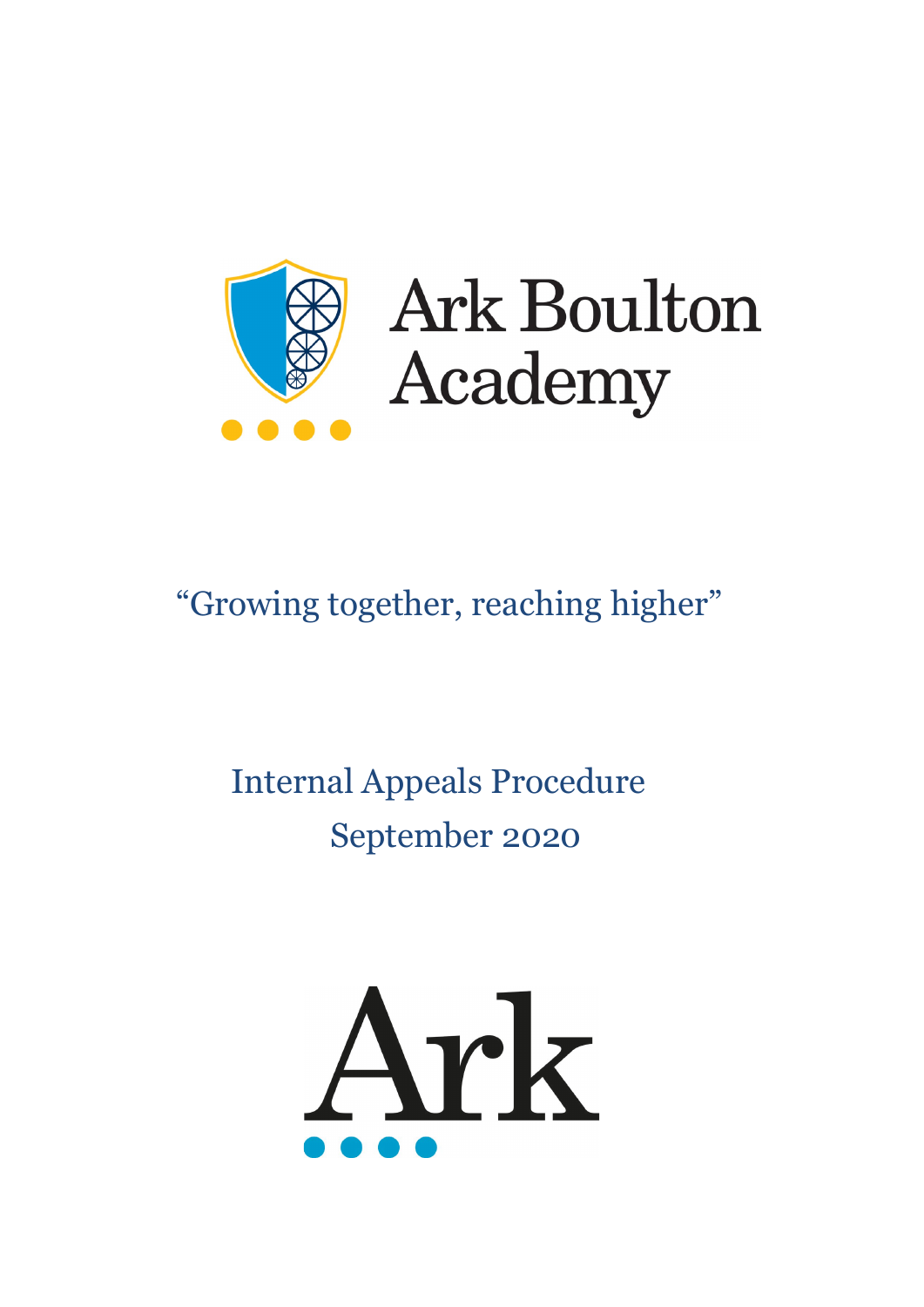# Information

# **Named personnel with designated responsibility for policy**

| Academic<br>year | Designated Senior<br>person | <b>Deputy</b><br>Designated<br>Senior person | Nominate<br>Governor | Chair of<br>Governors |
|------------------|-----------------------------|----------------------------------------------|----------------------|-----------------------|
| 2019/20          | Daniel Richards             | Farzana Ahmed                                |                      |                       |

# **Policy review dates**

| <b>Review Date</b> | Changes made | By whom         |
|--------------------|--------------|-----------------|
| December<br>2020   | Updated      | Daniel Richards |

# **Key Staff involved in the exams policy**

| Role             | Name(s)                           |
|------------------|-----------------------------------|
| Head of Centre   | Daniel Richards                   |
| Exams officer    | Qudsiyyah Qureshi                 |
| Senior Leader(s) | Caroline Entwistle, Farzana Ahmed |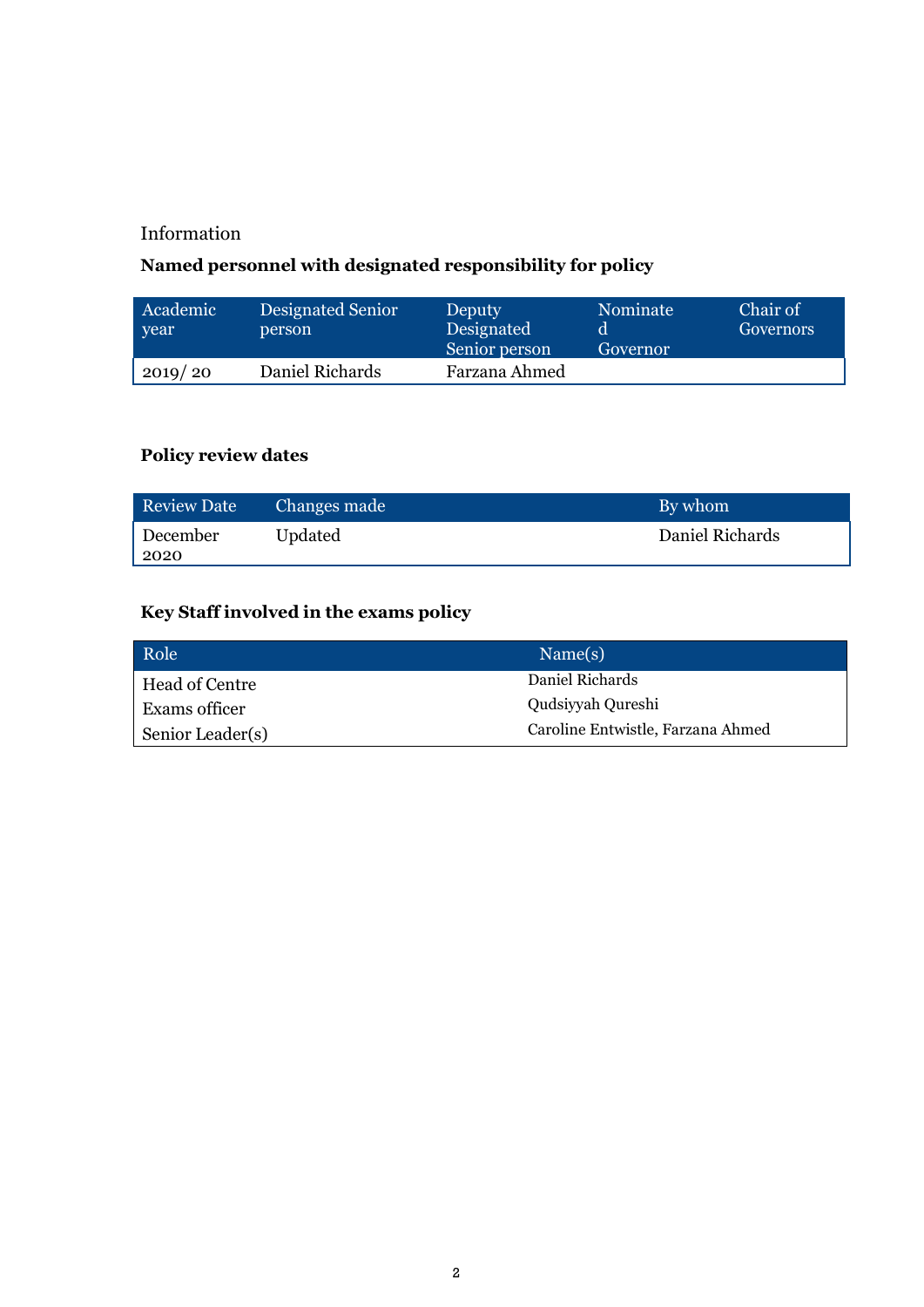## **Contents**

| Key staff involved in internal appeals procedures Error! Bookmark not defined.                      |
|-----------------------------------------------------------------------------------------------------|
|                                                                                                     |
|                                                                                                     |
| 3. Appeals against the centre's decision not to support a clerical re-check, a review of marking, a |
|                                                                                                     |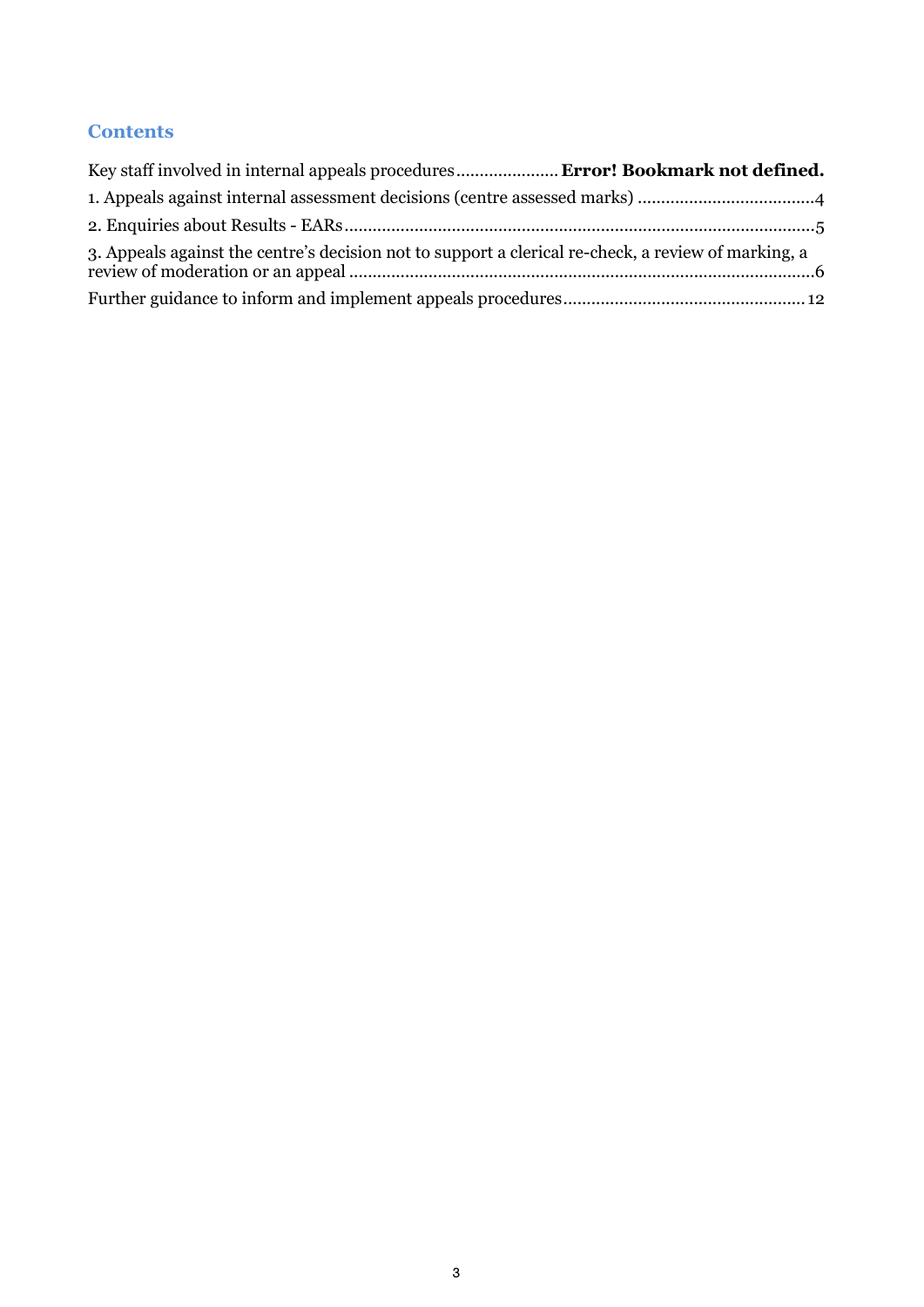## <span id="page-3-0"></span>**1. Appeals against internal assessment decisions (centre assessed marks)**

Certain GCSE, GCE and other qualifications contain components of non-examination assessment (or units of coursework) which are internally assessed (marked) by Ark Boulton Academy and internally standardised. The marks awarded (the internal assessment decisions) which contribute to the final grade of the qualification are then submitted by the deadline set by the awarding body for external moderation.

This procedure confirms Ark Boulton Academy's compliance with JCQ's General Regulations for Approved Centres 2020-2021 (section 5.7) that the centre will:

- have in place and be available for inspection purposes, a written internal appeals procedure relating to internal assessment decisions and to ensure that details of this procedure are communicated, made widely available and accessible to all candidates
- before submitting marks to the awarding body inform candidates of their centre assessed marks and allow a candidate to request a review of the centre's marking

Ark Boulton Academy is committed to ensuring that whenever its staff mark candidates' work this is done fairly, consistently and in accordance with the awarding body's specification and subjectspecific associated documents.

Ark Boulton Academy ensures that all centre staff follow a robust *Non-examination Assessment Policy* (for the management of GCSE non-examination assessments). This policy details all procedures relating to non-examination assessments for GCSE qualifications, including the marking and quality assurance processes which relevant teaching staff are required to follow.

Candidates' work will be marked by staff who have appropriate knowledge, understanding and skill, and who have been trained in this activity. Ark Boulton Academy is committed to ensuring that work produced by candidates is authenticated in line with the requirements of the awarding body. Where a number of subject teachers are involved in marking candidates' work, internal moderation and standardisation will ensure consistency of marking.

On being informed of their centre assessed marks, if a candidate believes that the above procedures were not followed in relation to the marking of his/her work, or that the assessor has not properly applied the mark scheme to his/her marking, then he/she may make use of the appeals procedure below to consider whether to request a review of the centre's marking.

Ark Boulton Academy will

- 1. ensure that candidates are informed of their centre assessed marks so that they may request a review of the centre's marking before marks are submitted to the awarding body
- 2. inform candidates that they will need to explain on what grounds they wish to request a review of an internally assessed mark as a review will only focus on the quality of their work in meeting the published assessment criteria
- 3. inform candidates that they may request copies of materials (for example, as a minimum, a copy their marked assessment material (work) and the mark scheme or assessment criteria plus additional materials which may vary from subject to subject) to assist them in considering whether to request a review of the centre's marking of the assessment
- 4. having received a request for copies of materials, promptly make them available to the candidate (or for some marked assessment materials, such as art work and recordings, inform the candidate that these will be shared under supervised conditions) within 10 working days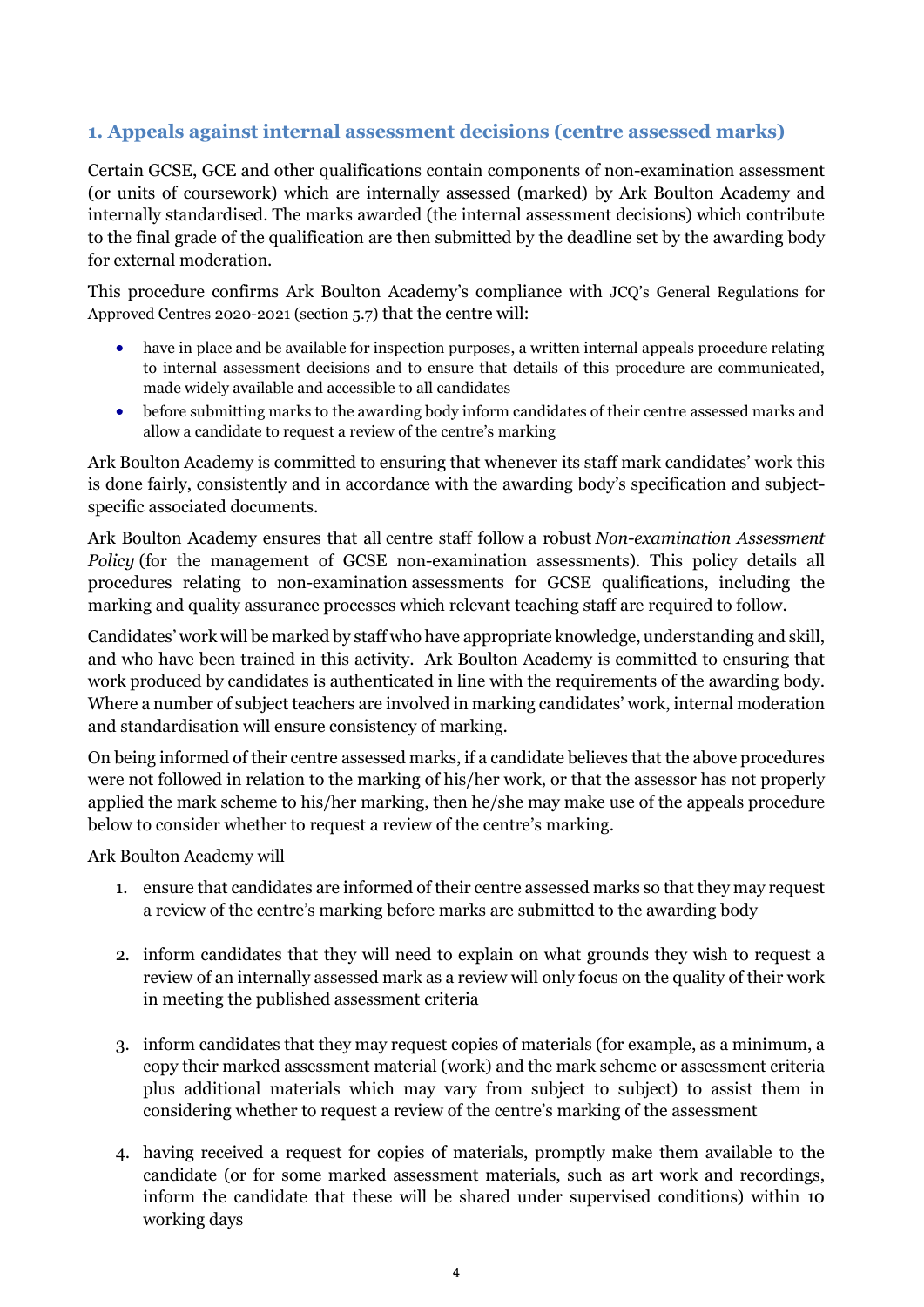- 5. inform candidates they will not be allowed access to original assessment material unless supervised
- 6. provide candidates with sufficient time in order to allow them to review copies of materials and reach a decision, informing candidates that if their decision is to request a review they will need to explain what they believe the issue to be
- 7. provide a clear deadline for candidates to submit a request for a review of the centre's marking. Requests will not be accepted after this deadline. Requests must be made in writing within 5 calendar days of receiving copies of the requested materials by completing the **internal appeals form**
- 8. allow 10 calendar days for the review to be carried out, to make any necessary changes to marks and to inform the candidate of the outcome, all before the awarding body's deadline
- 9. ensure that the review of marking is carried out by an assessor who has appropriate competence, has had no previous involvement in the assessment of that candidate and has no personal interest in the review
- 10. instruct the reviewer to ensure that the candidate's mark is consistent with the standard set by the centre
- 11. inform the candidate in writing of the outcome of the review of the centre's marking

The outcome of the review of the centre's marking will be made known to the head of centre who will have the final decision if there is any disagreement on the mark to be submitted to the awarding body. A written record of the review will be kept and made available to the awarding body upon request.

The awarding body will be informed if the centre does not accept the outcome of a review.

The moderation process carried out by the awarding bodies may result in a mark change, either upwards or downwards, even after an internal review. The internal review process is in place to ensure consistency of marking within the centre, whereas moderation by the awarding body ensures that centre marking is line with national standards. The mark submitted to the awarding body is subject to change and should therefore be considered provisional.

The procedure is informed by the JCQ publications [Instructions for conducting non-examination](https://www.jcq.org.uk/exams-office/non-examination-assessments)  [assessments](https://www.jcq.org.uk/exams-office/non-examination-assessments) (6.1), [Reviews of marking \(centre assessed marks\) suggested template for centres](https://www.jcq.org.uk/exams-office/non-examination-assessments) and [Notice](https://www.jcq.org.uk/exams-office/non-examination-assessments)  to Centres [-Informing candidates of their centre assessed marks](https://www.jcq.org.uk/exams-office/non-examination-assessments)

## <span id="page-4-0"></span>**2. Enquiries about Results - EARs**

Any student who wants to query a mark/grade awarded by an Awarding Board upon issue of results should follow the following procedure:

1. Contact the Examinations Officer and the subject teacher as soon as possible (but at least FIVE working days before the published deadline for EARs) in person to discuss the mark/grade and access to scripts. The Examinations Officer will advise on the options available and the costs involved.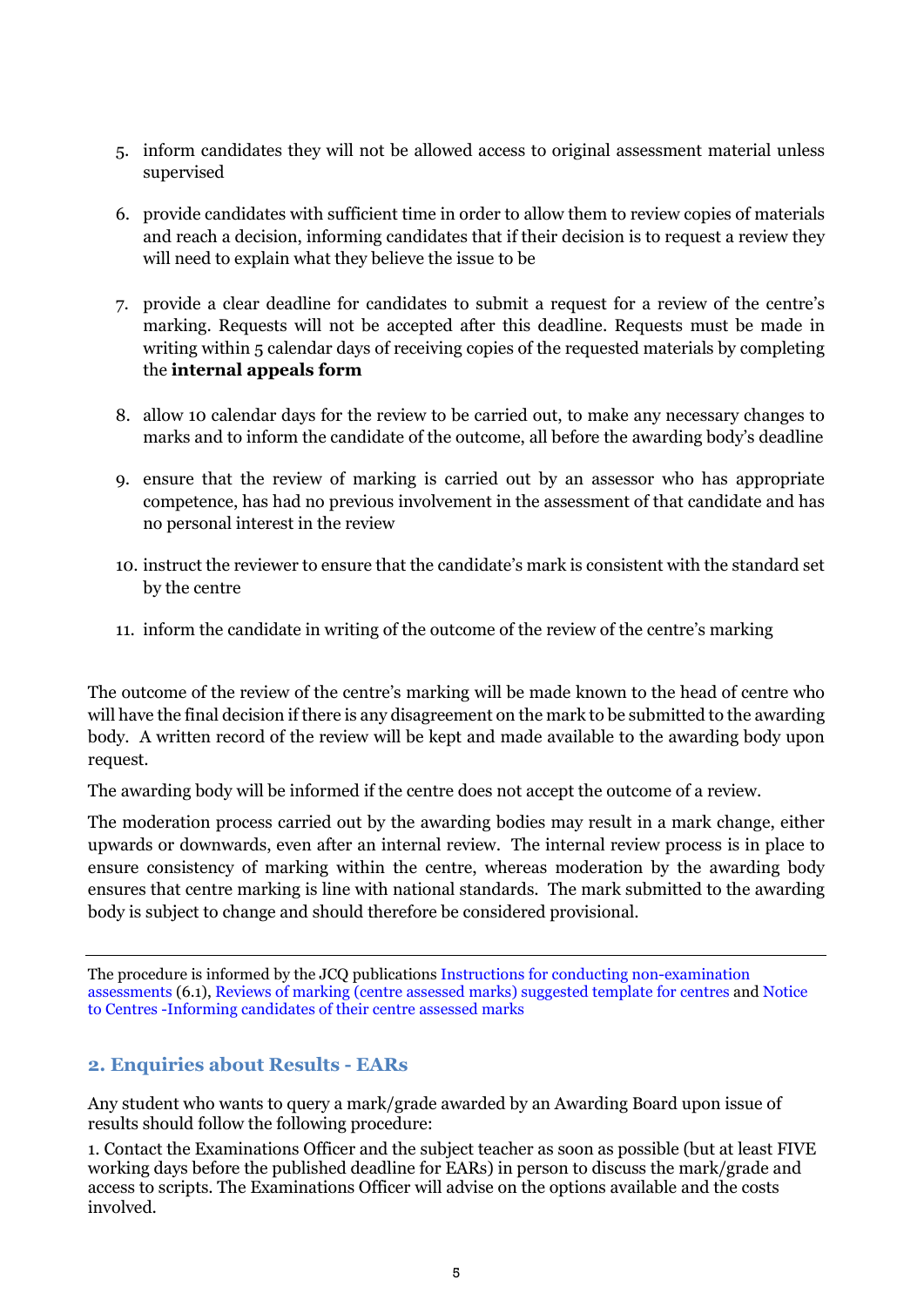2. Students should be aware that EARs can result in the marks/grades being raised, confirmed or lowered. Students must sign a consent form to confirm that they understand the consequence of an EAR. Consent forms will be issued by the Examinations Officer.

3. The subject teacher will review the student's marks/grades and discuss with the Head of Department to agree on the appropriate action taking into account the breakdown of marks, the grade boundaries and the student's predicted grades.

If the Department agrees to support the EAR:

The Department will make a request, together with the students consent form to the Examinations Officer before the published deadline for EARs.

If the Department does not agree to support the EAR:

A student may appeal against the decision not to support an EAR.

### <span id="page-5-0"></span>**3. Appeals against the centre's decision not to support a clerical re-check, a review of marking, a review of moderation or an appeal**

This procedure confirms Ark Boulton Academy's compliance with JCQ's General Regulations for Approved Centres 2020-2021 (section 5.13) that the centre will:

**have available for inspection purposes** and draw to the attention of candidates and their parents/carers, a **written** internal appeals procedure to manage disputes when a candidate disagrees with a centre decision not to support a clerical re-check, a review of marking, a review of moderation or an appeal

Following the issue of results, awarding bodies make post-results services available. Full details of these services, internal deadlines for requesting a service and fees charged are provided by the exams officer.

Candidates are also informed of the arrangements for post-results services and the availability of senior members of centre staff immediately after the publication of results, **before** they sit any exams by written letters.

If the centre or a candidate (or his/her parent/carer) has a concern and believes a result may not be accurate, post-results services may be considered.

The JCQ post-results services currently available are detailed below.

#### **Reviews of Results** (RoRs):

- Service 1 (Clerical re-check) This is the only service that can be requested for objective tests (multiple choice tests)
- Service 2 (Review of marking)
- Priority Service 2 (Review of marking) This service is only available for externally assessed components of GCE A-level specifications (an individual awarding body may also offer this priority service for other qualifications)
- Service 3 (Review of moderation) This service is not available to an individual candidate

#### **Access to Scripts** (ATS):

- Copies of scripts to support reviews of marking
- Copies of scripts to support teaching and learning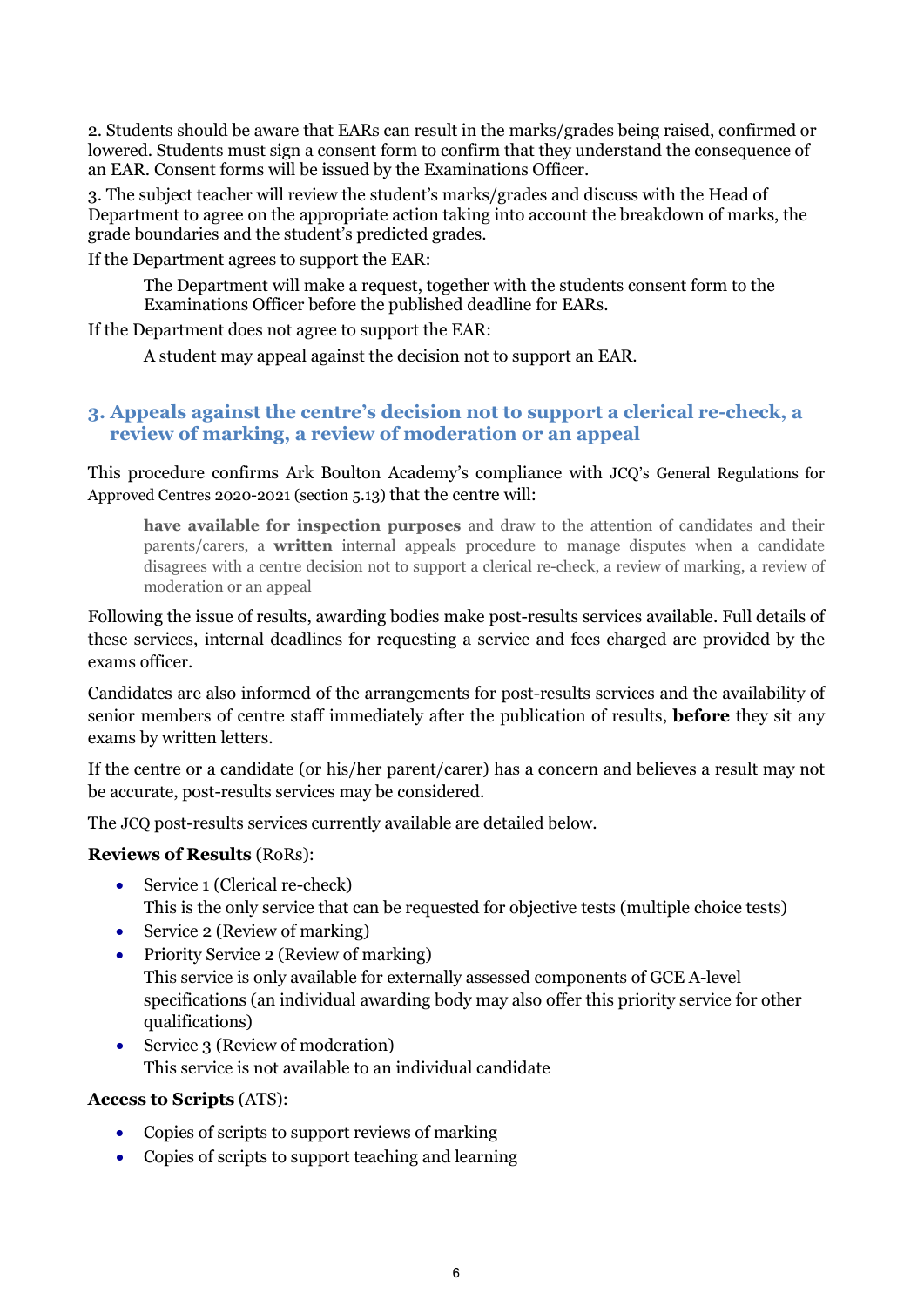Where a concern is expressed that a particular result may not be accurate, the centre will look at the marks awarded for each component part of the qualification alongside any mark schemes, relevant result reports, grade boundary information etc. when made available by the awarding body to determine if the centre supports any concerns.

For written components that contributed to the final result, the centre will:

- 1. Where a place for college is at risk, consider supporting a request for a Priority Service 2 review of marking
- 2. In all other instances, consider accessing the script by:
	- a) (where the service is made available by the awarding body) requesting a priority copy of the candidate's script to support a review of marking by the awarding body deadline or
	- b) (where the option is made available by the awarding body) viewing the candidate's marked script online to consider if requesting a review of marking is appropriate
- 3. Collect informed written consent/permission from the candidate to access his/her script
- 4. On access to the script, consider if it is felt that the agreed mark scheme has been applied correctly in the original marking and if the centre considers there are any errors in the marking
- 5. Support a request for the appropriate RoR service (clerical re-check or review of marking) if any error is identified
- 6. Collect informed written consent from the candidate to request the RoR service before the request is submitted
- 7. Where relevant, advise an affected candidate to inform any third party (such as a college) that a review of marking has been submitted to an awarding body

Written candidate consent (informed consent via candidate email is acceptable) is required in all cases before a request for a RoR service 1 or 2 (including priority service 2) is submitted to the awarding body. Consent is required to confirm the candidate understands that the final subject grade and/or mark awarded following a clerical re-check or a review of marking, and any subsequent appeal, may be lower than, higher than, or the same as the result which was originally awarded. Candidate consent must only be collected after the publication of results.

For any moderated components that contributed to the final result, the centre will:

- Confirm that a review of moderation cannot be undertaken on the work of an individual candidate or the work of candidates not in the original sample submitted for moderation
- Consult the moderator's report/feedback to identify any issues raised
- Determine if the centre's internally assessed marks have been accepted without change by the awarding body – if this is the case, a RoR service 3 (Review of moderation) will not be available
- Determine if there are any grounds to submit a request for a review of moderation for the work of all candidates in the original sample

Where a candidate disagrees with a centre decision not to support a clerical re-check, a review of marking or a review of moderation, the centre will:

- For a review of marking (RoR priority service 2), advise the candidate he/she may request the review by providing informed written consent (and the required fee) for this service to the centre by the deadline set by the centre
- For a review of marking (RoR service 1 or 2), first advise the candidate to access a copy of his/her script to support a review of marking by providing written permission for the centre to access the script (and any required fee for this service) for the centre to submit this request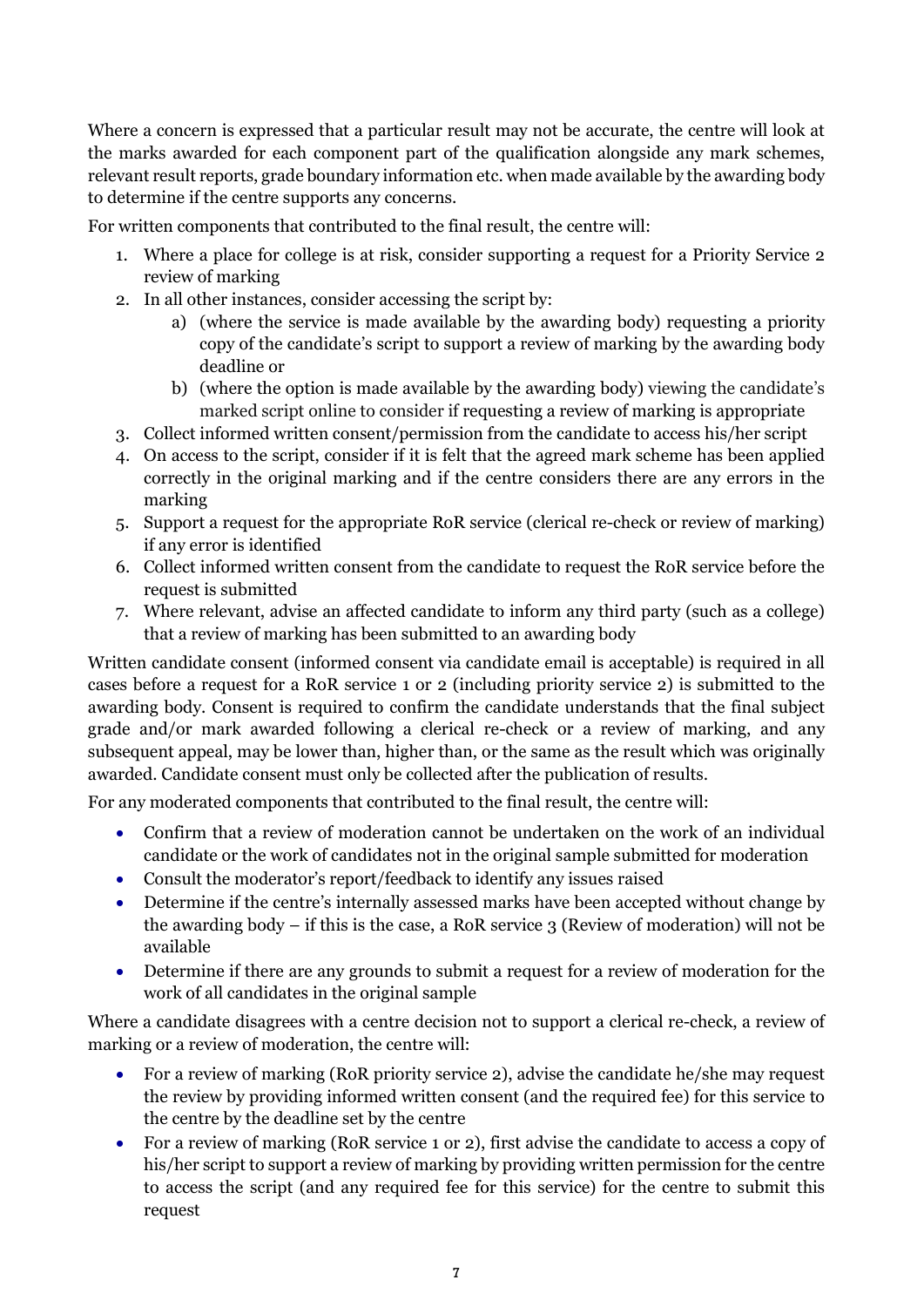- After accessing the script to consider the marking, inform the candidate that if a request for a review of marking (RoR service 1 or 2) is required, this must be submitted by the deadline set by the centre by providing informed written consent (and the required fee for this service) for the centre to submit this request
- Inform the candidate that a review of moderation (RoR service 3) cannot be requested for the work of an individual candidate or the work of a candidate not in the original sample

If the candidate (or his/her parent/carer) believes there are grounds to appeal against the centre's decision not to support a review of results, an internal appeal can be submitted to the centre by completing the internal appeals form at least10 working days prior to the internal deadline for submitting a request for a review of results.

The appellant will be informed of the outcome of his/her appeal before the internal deadline for submitting a RoR.

Following the RoR outcome, an external appeals process is available if the head of centre remains dissatisfied with the outcome and believes there are grounds for appeal. The JCQ publications Post-Results Services and JCQ Appeals Booklet (A guide to the awarding bodies' appeals processes) will be consulted to determine the acceptable grounds for a preliminary appeal.

Where the head of centre is satisfied after receiving the RoR outcome, but the candidate (or his/her parent/carer) believes there are grounds for a preliminary appeal to the awarding body, a further internal appeal may be made to the head of centre. Following this, the head of centre's decision as to whether to proceed with a preliminary appeal will be based upon the acceptable grounds as detailed in the JCQ Appeals Booklet. Candidates or parents/carers are not permitted to make direct representations to an awarding body.

The **internal appeals form** should be completed and submitted to the centre within 5 working days of the notification of the outcome of the RoR. Subject to the head of centre's decision, this will allow the centre to process the preliminary appeal and submit to the awarding body within the required **30 working days** of receiving the outcome of the review of results process. Awarding body fees which may be charged for the preliminary appeal must be paid to the centre by the appellant before the preliminary appeal is submitted to the awarding body (fees are available from the exams officer). If the appeal is upheld by the awarding body, this fee will be refunded by the awarding body and repaid to the appellant by the centre.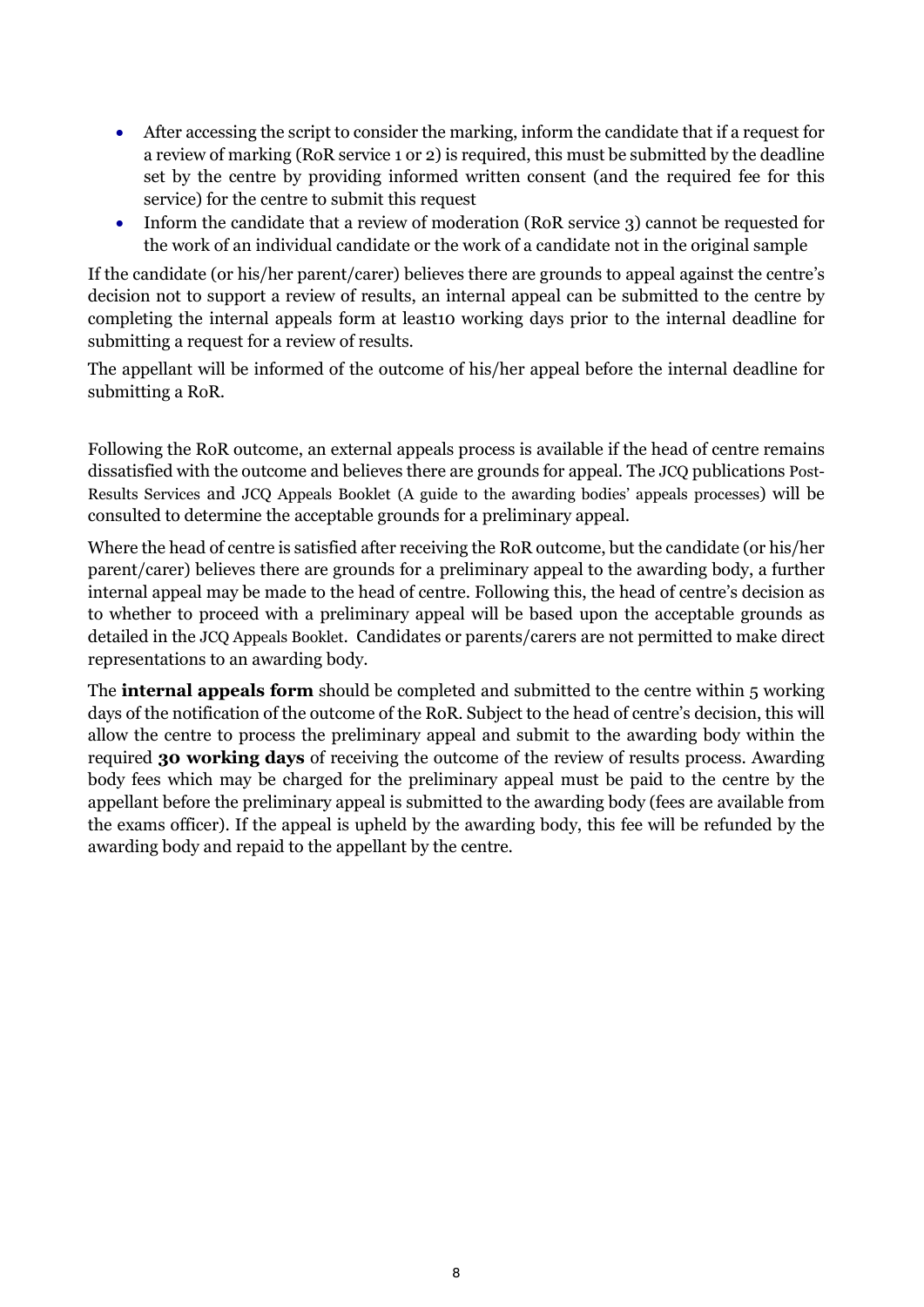|                                                                                                                                                                                                                                   | <b>FOR CENTRE USE ONLY</b> |  |
|-----------------------------------------------------------------------------------------------------------------------------------------------------------------------------------------------------------------------------------|----------------------------|--|
| <b>Internal appeals form</b>                                                                                                                                                                                                      | Date received              |  |
| Please tick box to indicate the nature of your appeal and complete all<br>white boxes on the form below                                                                                                                           | Reference No.              |  |
| $\mathbf{a}$ , and a set of the set of the set of the set of the set of the set of the set of the set of the set of the set of the set of the set of the set of the set of the set of the set of the set of the set of the set of |                            |  |

 $\mathsf{r}$ 

 $\overline{\phantom{a}}$ 

- $\Box$  Appeal against an internal assessment decision and/or request for a review of marking
- $\Box$  Appeal against the centre's decision not to support a clerical re-check, a review of marking, a review of moderation or an appeal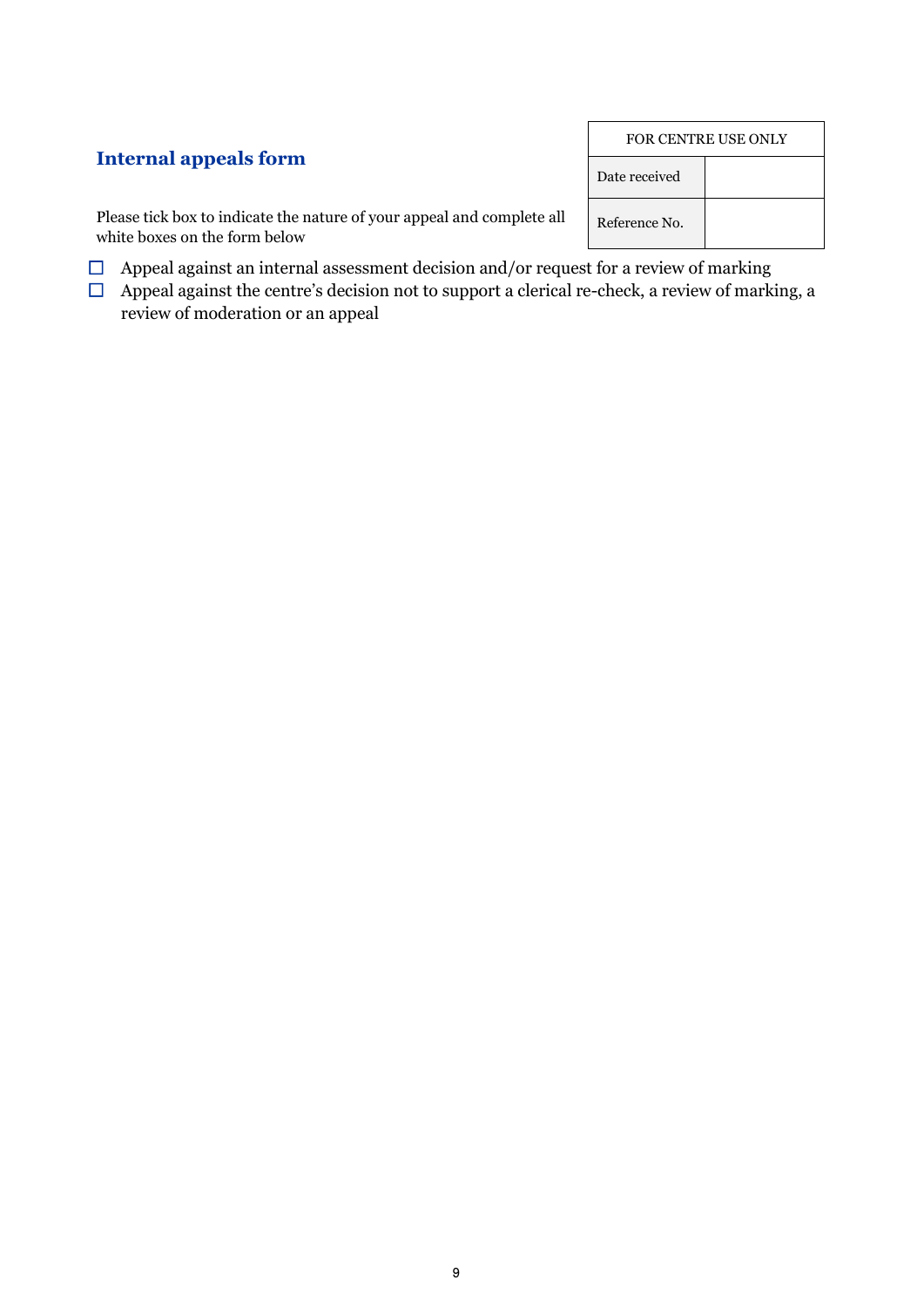| Name of<br>appellant                       |                                                                                                                                                                                                                                                       | Candidate<br>name<br>if different to<br>appellant |  |  |
|--------------------------------------------|-------------------------------------------------------------------------------------------------------------------------------------------------------------------------------------------------------------------------------------------------------|---------------------------------------------------|--|--|
| Awarding<br>body                           |                                                                                                                                                                                                                                                       | Exam paper<br>code                                |  |  |
| Qualification<br>type<br>Subject           |                                                                                                                                                                                                                                                       | Exam paper<br>title                               |  |  |
|                                            | Please state the grounds for your appeal below:                                                                                                                                                                                                       |                                                   |  |  |
|                                            |                                                                                                                                                                                                                                                       |                                                   |  |  |
| (If applicable, tick below)<br>$\Box$      |                                                                                                                                                                                                                                                       |                                                   |  |  |
|                                            | Where my appeal is against an internal assessment decision I wish to request a review of the centre's marking<br>If necessary, continue on an additional page if this form is being completed electronically or overleaf if hard copy being completed |                                                   |  |  |
| Appellant signature:<br>Date of signature: |                                                                                                                                                                                                                                                       |                                                   |  |  |

This form must be signed, dated and returned to the exams officer on behalf of the head of centre to the timescale indicated in the relevant appeals procedure

# **Complaints and appeals log**

On receipt, all complaints/appeals are assigned a reference number and logged. Outcome date is also recorded.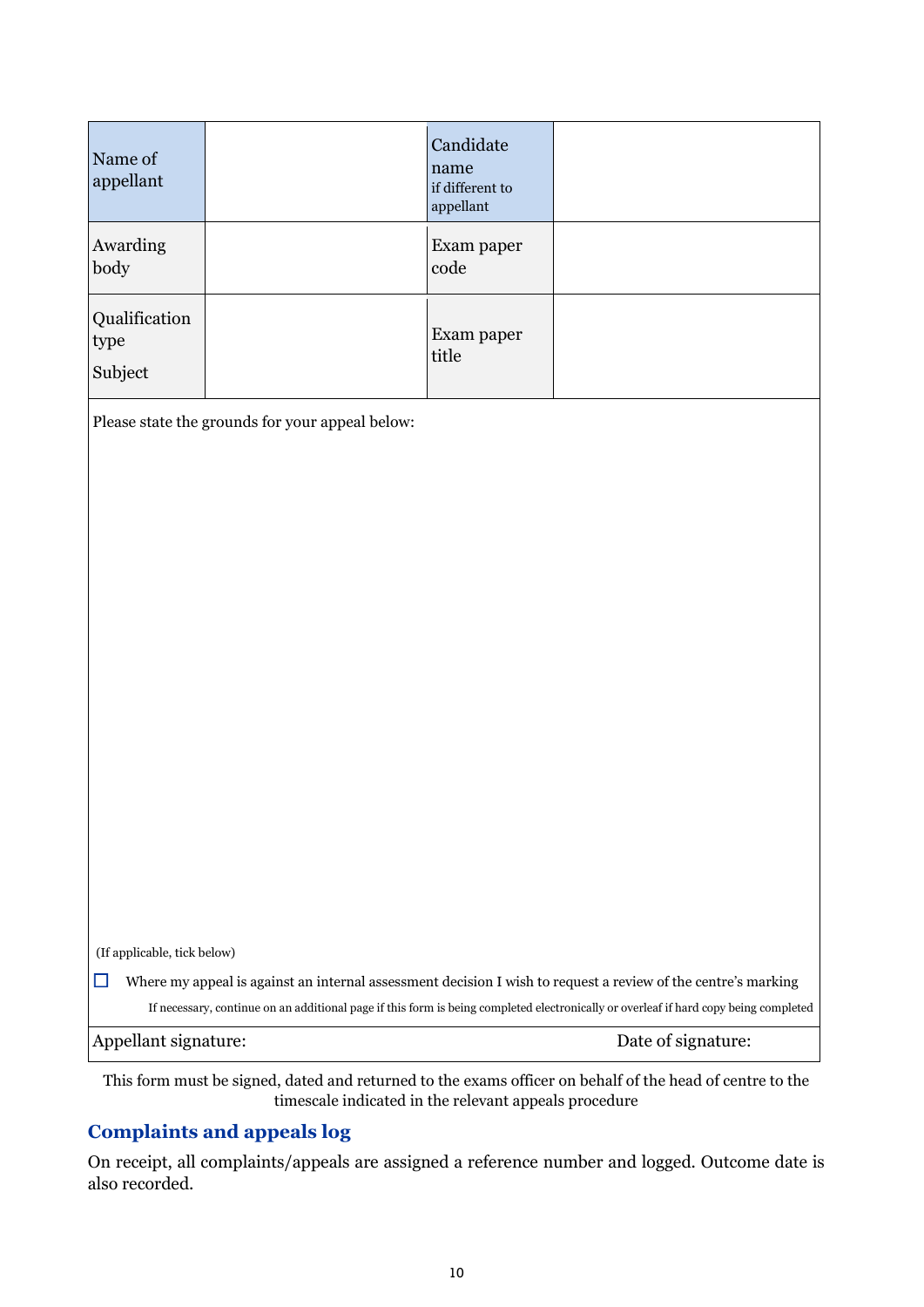The outcome of any review of the centre's marking will be made known to the head of centre. A written record of the review will be kept and logged as an appeal, so information can be easily made available to an awarding body upon request. The awarding body will be informed if the centre does not accept the outcome of a review – this will be noted on this log.

| Ref No. | Date received | Complaint or Appeal | Outcome | $\hbox{Outcome}$<br>$\text{date}$ |
|---------|---------------|---------------------|---------|-----------------------------------|
|         |               |                     |         |                                   |
|         |               |                     |         |                                   |
|         |               |                     |         |                                   |
|         |               |                     |         |                                   |
|         |               |                     |         |                                   |
|         |               |                     |         |                                   |
|         |               |                     |         |                                   |
|         |               |                     |         |                                   |
|         |               |                     |         |                                   |
|         |               |                     |         |                                   |
|         |               |                     |         |                                   |
|         |               |                     |         |                                   |
|         |               |                     |         |                                   |
|         |               |                     |         |                                   |
|         |               |                     |         |                                   |
|         |               |                     |         |                                   |
|         |               |                     |         |                                   |
|         |               |                     |         |                                   |
|         |               |                     |         |                                   |
|         |               |                     |         |                                   |
|         |               |                     |         |                                   |
|         |               |                     |         |                                   |
|         |               |                     |         |                                   |
|         |               |                     |         |                                   |